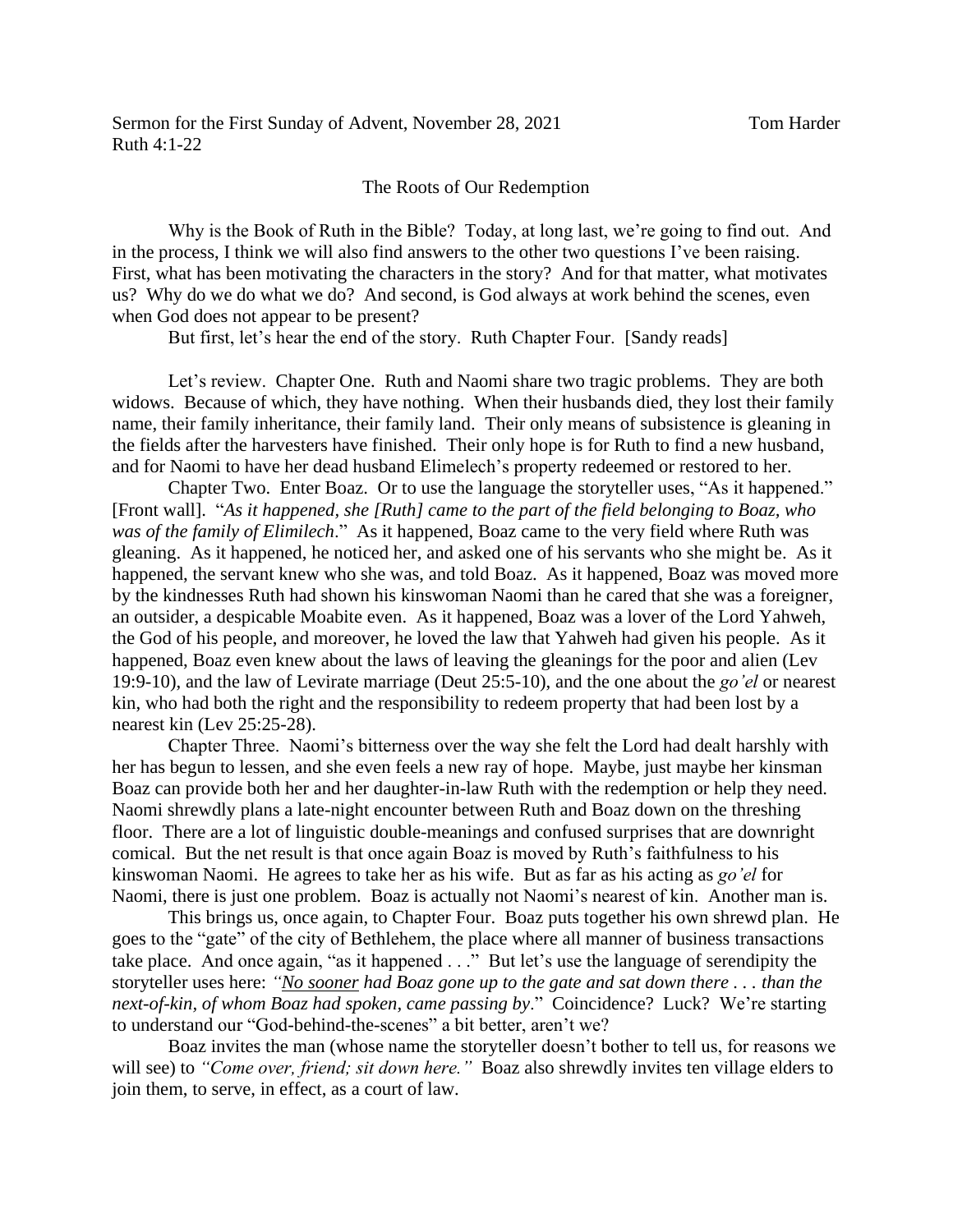And then Boaz "sets his trap." Hey, uh, just wanted to let you know that our kinswoman Naomi is selling this piece of land that belonged to Elimilech, just in case, uh, you wanted to buy it, since you are, uh, the *go'el*, the next of kin. And if you're not interested, just let me know, and I'll, uh, buy it, since I am, uh, the next of kin after you.

Just as Boaz predicted, Boaz' "friend" jumps on it. *"I will redeem it!"* (Exclamation point added by me.) After which Boaz shrewdly adds, "Oh and by the way, just to, uh, be clear, *"The day you acquire the field from the hand of Naomi, you are also acquiring Ruth the* 

*Moabite, the widow of the dead man, to maintain the dead man's name on his inheritance."* And once again as Boaz had shrewdly predicted, the man changes his mind. (Which by the way is probably why the storyteller didn't bother to give us his name. He was nothing but a self-serving fink!) What the fink actually says is, *"I cannot redeem it for myself without damaging my own inheritance. Take my right of redemption yourself, for I cannot redeem it."* If Boaz had lived today he would have quietly said, "yessssss!!"

One final, customary "exchange of sandal," and in one fell swoop, Boaz ends up taking Ruth as his wife, and serves as *go'el* for Naomi. Solving both of their problems! Isn't that an awesome ending?!

Except the story of Naomi and Ruth and Boaz isn't quite over. After they became husband and wife we read, *"The Lord made her conceive, and she bore a son . . . They named him Obed; he became the father of Jesse . . . ,"* and he became . . . *"the father of David."* (Exclamation points added by me. ☺) "*!!!!"* That's right, KING David! The greatest king in the entire history of ancient Israel! Descended from the marriage between Ruth and Boaz, between a Moabite and an Israelite!

I think we're finally ready to answer our questions. First, why do people do what they do? What motivates them? And for that matter, what motivates us?

If we're honest (and we probably should be, since we're in church  $\mathcal{O}$ ), we humans often have mixed motives for what we do. And some of them are admittedly self-serving. Naomi shrewdly concocted that interaction between Ruth and Boaz at the threshing floor for not one but at least two reasons. To find some "security" for Ruth [*My daughter, I need to seek some security for you, so that it may be well with you."]*. "So that it may be well with you." But, c'mon. The story seems clear that she did it at least partly for herself as well . . . *"so that it may be well with . . . [me!]* Does that make her a bad person, a dishonorable person? No, it just makes her a person. And I love it that the Old Testament allows its characters to be human beings, with both strengths and flaws. Characters like Naomi. Characters like us.

What about Boaz? Do you think he minded, even one little bit, taking Ruth for his wife? To be sure, he was an honorable man, a God-fearing man. But he was also just a man. And Ruth was just a woman. Just the way God created them.

And what about Ruth? We learned already in Chapter One that Ruth was faithful to a fault. And she was also stubborn. She refused to leave Naomi. Almost as if it were a matter of self-serving, personal pride and honor. But at the same time, Ruth was honest, and she was sincere. As the text says, she was a *"worthy woman."*

And now the second question, was God behind the scenes in this story? If you're not sure, then I haven't done my job very well. Just listen to all the ways God was behind the scenes. First, centuries before Ruth and Naomi and Boaz were even on the scene, God chose a people, the Israelites, to be his people. And the story of that people, told first of all in the Old Testament, has now become our story as well. We too are heirs of Abraham, and Isaac, and Jacob, and now Boaz, and Ruth, and Naomi. We too are God's chosen people.